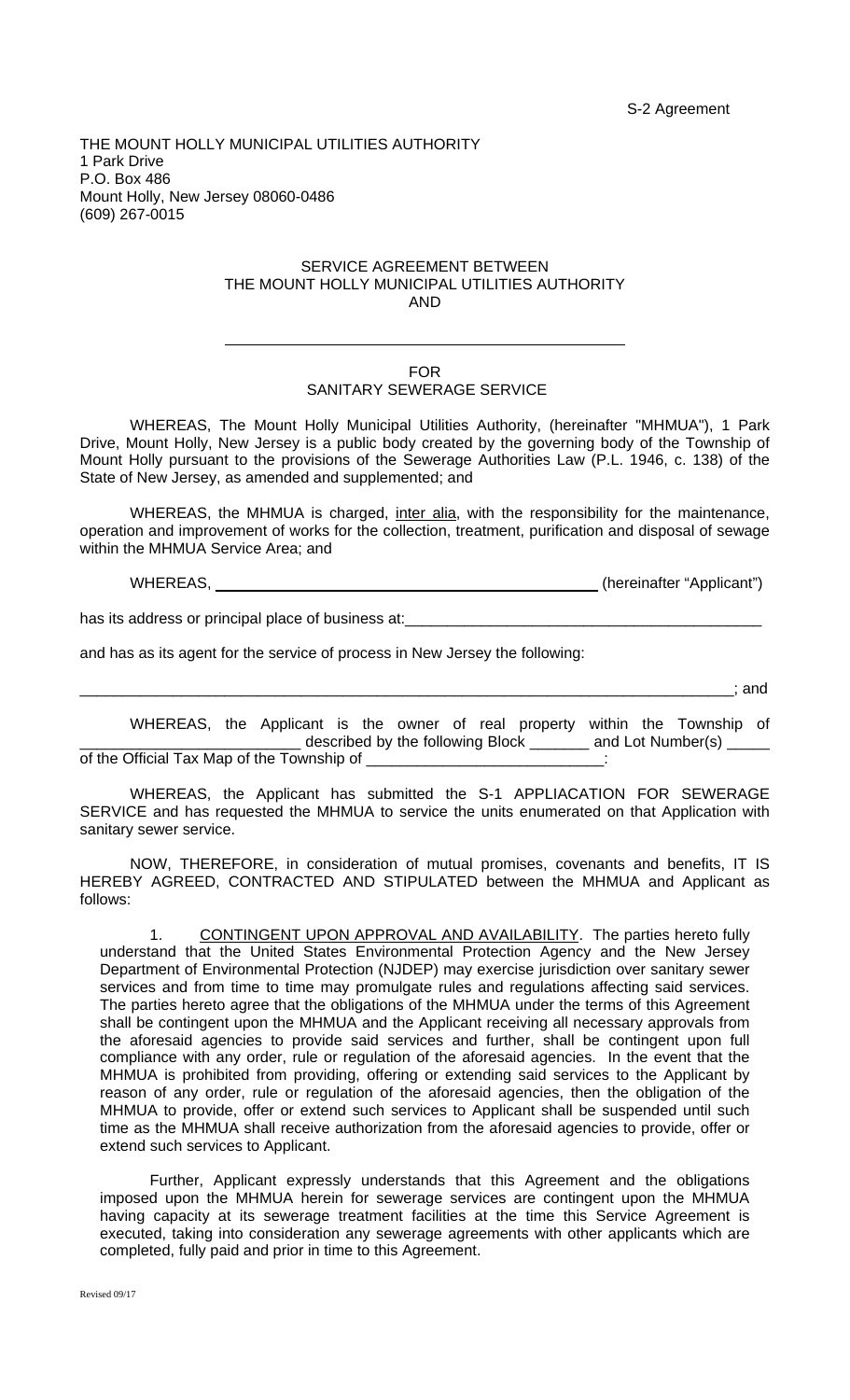In the event that the MHMUA shall be prohibited from extending service to Applicant because of any order or regulation of the aforesaid agencies or because the capacity is not available, the MHMUA shall be obligated to provide service to the Applicant as soon as it is permitted by the aforesaid agencies, or as soon as the capacity is available, taking into consideration any service agreements with other applicants which are completed, fully paid and prior in time to this agreement.

MHMUA RULES AND REGULATIONS AND SPECIFICATIONS FOR CONSTRUCTION. The Applicant agrees to abide by the Rules and Regulations promulgated by the MHMUA as well as the Specifications for Construction as they are in existence now and as they may be modified from time to time. Applicant acknowledges that said Rules, Regulations and Specifications have been made available to Applicant for inspection and purchase prior to signing this Agreement and that said Rules, Regulations and Specifications are satisfactory to Applicant. All Rules, Regulations and Specifications of the MHMUA are incorporated by reference into this Agreement and shall constitute a contract between the Applicant and MHMUA and Applicant agrees to be bound contractually thereby.

3. CONNECTION FEES. The Applicant shall pay such connection fees as are provided by the Rules and Regulations and the prevailing *Schedule of Rates* of the Authority. In the event that there is any physical or operational change associated with an increase in estimated projected sewer usage from any building, facility or structure of a nonresidential customer for which a building permit, site plan, subdivision or other municipal approval is required, the Applicant agrees to pay an additional connection fee corresponding with the amount of estimated increased sewer usage.

USE OF FACILITIES. The MHMUA shall be permitted the free and uninterrupted use of all sewerage systems and facilities constructed and installed by Applicant. The MHMUA shall be permitted to make and utilize such connections with the systems and facilities as may be required by the MHMUA, even if the systems and facilities remain the private property of the Applicant or have not yet been dedicated to the MHMUA. The Applicant agrees to provide, at no cost to the MHMUA, such easements as may be necessary to permit the connection to, or use of, the systems and facilities.

**ENGINEERING PLANS FOR SYSTEMS AND FACILITIES.** Applicant shall filed S-1 "APPLICATION FOR SEWERAGE SERVICE" and shall have paid all required fees at the time of the application. The APPLICATION FOR SEWERAGE SERVICE shall have been accompanied by six (6) copies of conceptual engineering plans for sewerage system and facilities to be constructed. For the purpose of this Agreement, "systems and facilities" shall be defined to include all mains, force mains, pumping stations, and any and all related appurtenances, excluding only laterals from the curb line to the building serviced. Said conceptual engineering plans, having been approved by the MHMUA upon the advice of its consulting engineers, shall be redrafted into construction plans which, after approval by the MHMUA, shall constitute the plans and specifications by which said sewerage system and facilities shall be constructed by Applicant and Applicant hereby agrees to construct the sewerage system and facilities in strict accordance with the Rules, Regulations and Specifications of the MHMUA.

6. SCHEDULE OF DEVELOPMENT. Applicant certifies that the following is the proposed chronological schedule of development by sections for the units to be constructed:

| <b>ESTIMATED</b><br><b>CONNECTION DATE</b> | <b>SECTION NUMBER</b> | <b>NUMBER OF UNITS</b> | <b>TYPES OF UNITS</b> |
|--------------------------------------------|-----------------------|------------------------|-----------------------|
|                                            |                       |                        |                       |
|                                            |                       |                        |                       |
|                                            |                       |                        |                       |
|                                            |                       |                        |                       |
|                                            |                       |                        |                       |

7. PERFORMANCE BONDS. Prior to the commencement of any construction, the Applicant shall post with the MHMUA a performance bond with the corporate surety authorized to do business in the State of New Jersey, in the amount of One Hundred (100%) percent of the estimated cost of the system and facilities to be constructed under the terms of this Agreement. The estimated cost shall be prepared by the MHMUA, upon the advice of its consulting engineer. Performance Bonds shall be posted by section, unless approval to the contrary is given by the MHMUA.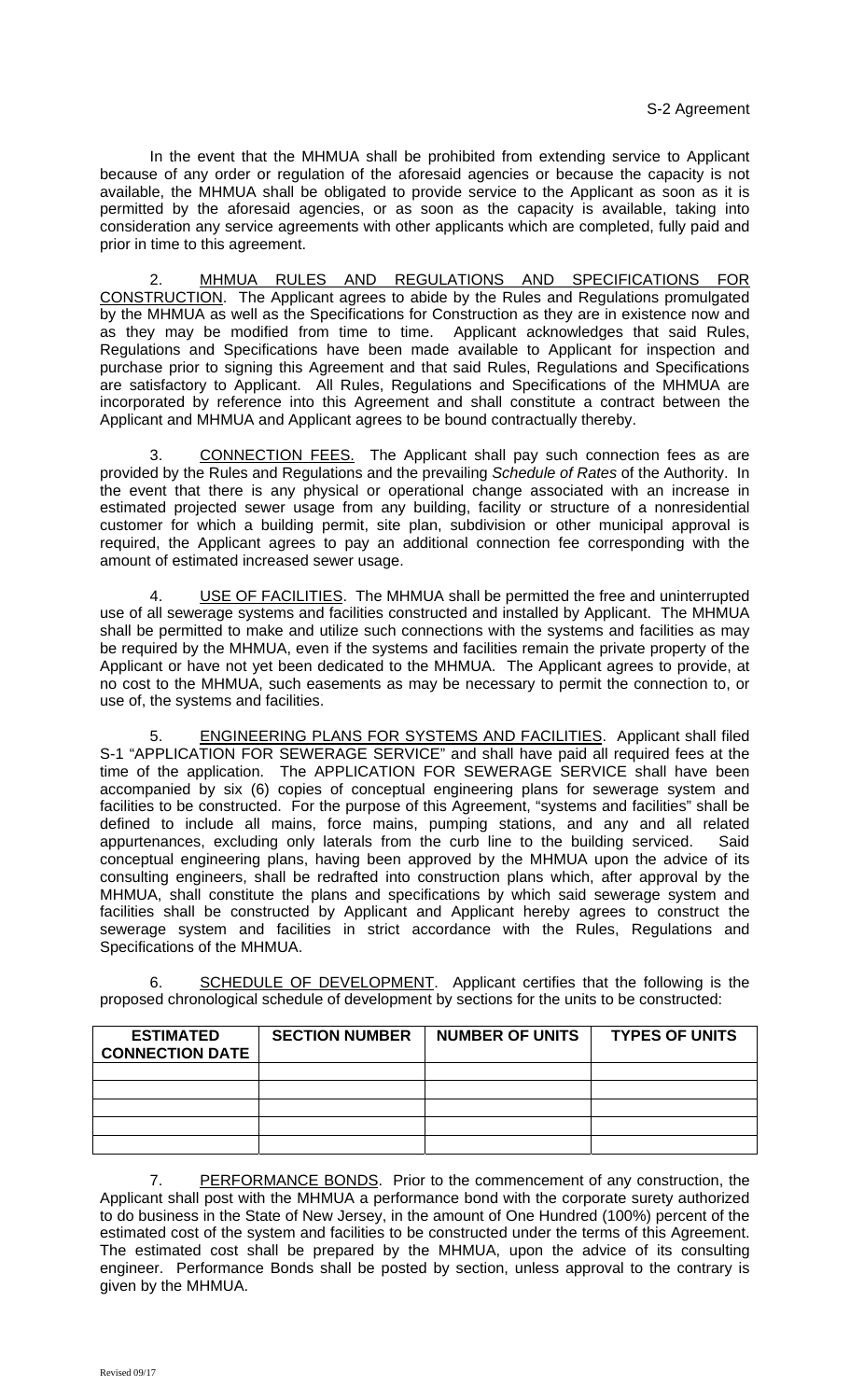8. CONSTRUCTION. The Applicant shall construct and install, at no cost to the MHMUA all off site sewerage systems and facilities, including mains, force mains, pumping stations and any and all related appurtenances which are necessary to extend service from the existing sewerage system and facilities of the MHMUA to the units for which application for service has been made under this Agreement. All construction shall be in accordance the Rules, Regulations and Specifications of the MHMUA and the engineering plans submitted by Applicant and approved by the MHMUA.

9. **INSPECTION.** The MHMUA or its consulting engineers shall inspect the construction of the aforesaid sewerage systems and facilities to determine whether said systems and facilities are being constructed in the agreed manner. The MHMUA shall inform Applicant of any improper construction or of any deviation from the approved plans or MHMUA Rules, Regulations and Specifications. Applicant shall thereafter correct any defects or deficiencies. The MHMUA shall be under no obligation, not withstanding any other paragraph in this Agreement to the contrary, to provide sewerage service to Applicant if said systems and facilities are not built in accordance with the approved construction plans and the MHMUA Rules, Regulations and Specifications. The cost of all inspections shall be borne by the Applicant.

10. SUBMISSION FOR ACCEPTANCE. After construction has been completed, Applicant shall request in writing that the MHMUA accept the sewerage systems and facilities constructed pursuant to this Agreement. The Applicant shall, at the time of the request, submit to the MHMUA any and all documents which are necessary to:

- a. Dedicate all sewer systems and facilities including mains, force mains, pumping stations and any and all related appurtenances except laterals to the MHMUA;
- b. Deed, at no cost to the MHMUA, all necessary titles or easements to the lands necessary for the maintenance or operation of the sewerage systems and facilities, including easements for extensions of mains to adjacent properties;
- c. Post a two-year maintenance bond in the amount of ten (10%) percent of the total construction costs as determined by the MHMUA to cover costs of repair for any latent defects discovered during the two-year period; and
- d. Furnish to the MHMUA drawings of the sewerage system and facilities as built.

11. EFFECT OF ACCEPTANCE. Upon acceptance by the MHMUA of the sewerage system and facilities as aforesaid, the Applicant shall be entitled to submit a Request for Sewer Permits for any or all units located in sections for which acceptance has been completed. The applicable connection fees shall be paid in full at the time Permits are requested. Connection fees shall be at the rates prevailing at the time Permits are requested.

12. SPECIAL CONDITIONS OF ISSUED PERMITS. It is expressly understood by Applicant that a sewer permit which is issued for any unit shall be valid for a period of one (1) month from the date of issue. Physical connection is defined to be made when the sewer facilities within the building for which service is requested are capable of being used. In the event that physical connection is not made within the one (1) month period, the permit shall automatically expire and shall be void and of no force and effect. The Applicant hereby agrees that the MHMUA shall retain twenty (20%) percent of the connection fee paid for each expired permit as a charge for reservation of capacity and loss of service revenue. It is hereby stipulated and agreed that said charge is reasonable in the amount and is to be considered as liquidated damages, and not as penalty. The parties agree that actual damages would be difficult to calculate and stipulate that this amount is reasonable as liquidated damages. The balance of the connection fee paid for the expired permit shall be returned to the Applicant by the MHMUA. Applicant may file a new request for permit at any time thereafter. Applicant shall certify in writing to the MHMUA the date or dates that physical connections are made. Failure to certify the dates of physical connections within twelve (12) months of the dates of permits shall be deemed to indicate that physical connections have not been made and shall automatically void all permits for which there has been no certification or physical connection. Upon the date of physical connection, the MHMUA shall charge, and the Applicant agrees to pay, sewer service charges for the dwelling connection.